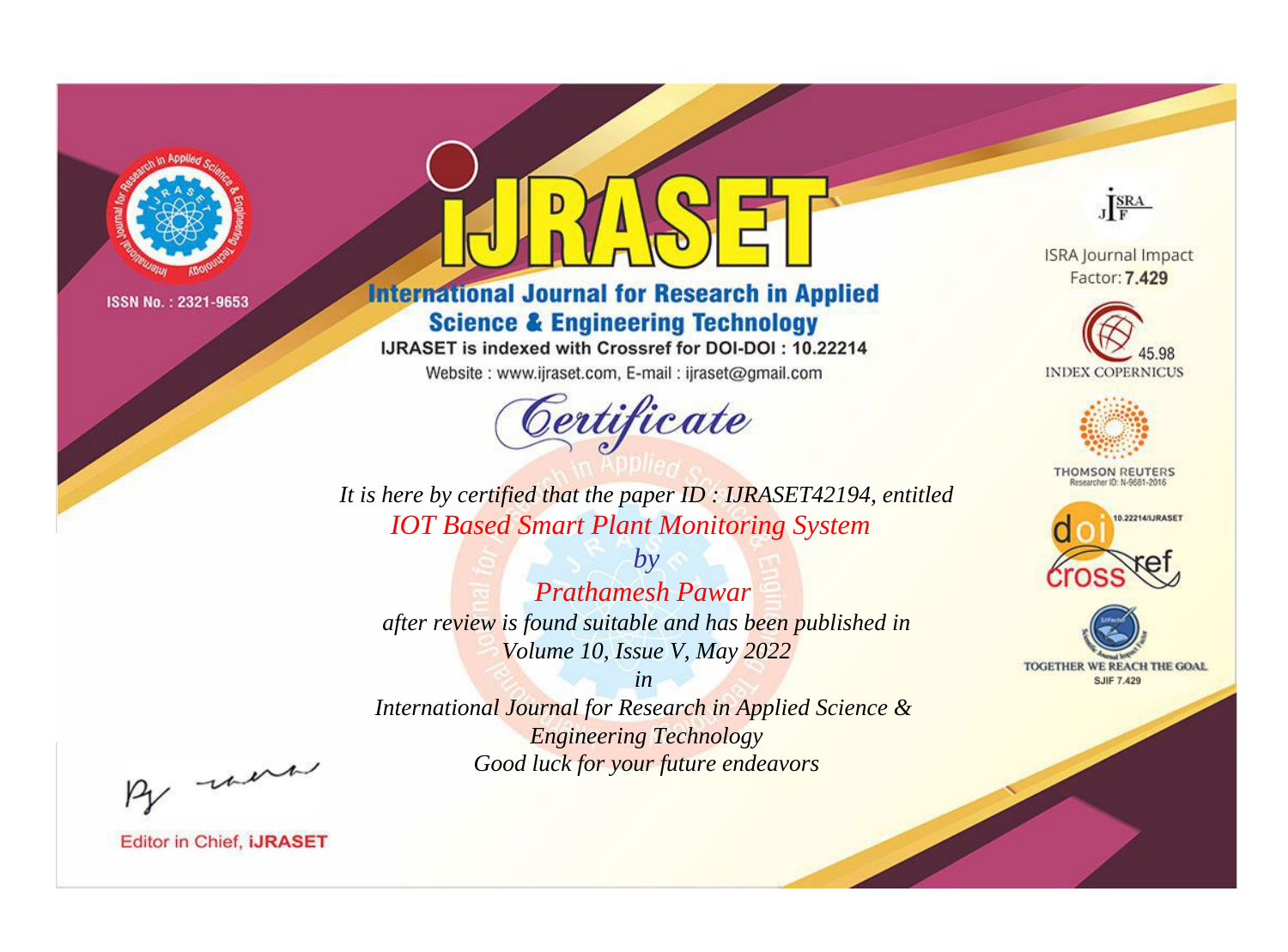

# **International Journal for Research in Applied Science & Engineering Technology**

IJRASET is indexed with Crossref for DOI-DOI: 10.22214

Website: www.ijraset.com, E-mail: ijraset@gmail.com



JERA

**ISRA Journal Impact** Factor: 7.429





**THOMSON REUTERS** 



TOGETHER WE REACH THE GOAL **SJIF 7.429** 

*It is here by certified that the paper ID : IJRASET42194, entitled IOT Based Smart Plant Monitoring System*

*by Aniket Gawade after review is found suitable and has been published in Volume 10, Issue V, May 2022*

*in* 

*International Journal for Research in Applied Science & Engineering Technology Good luck for your future endeavors*

By morn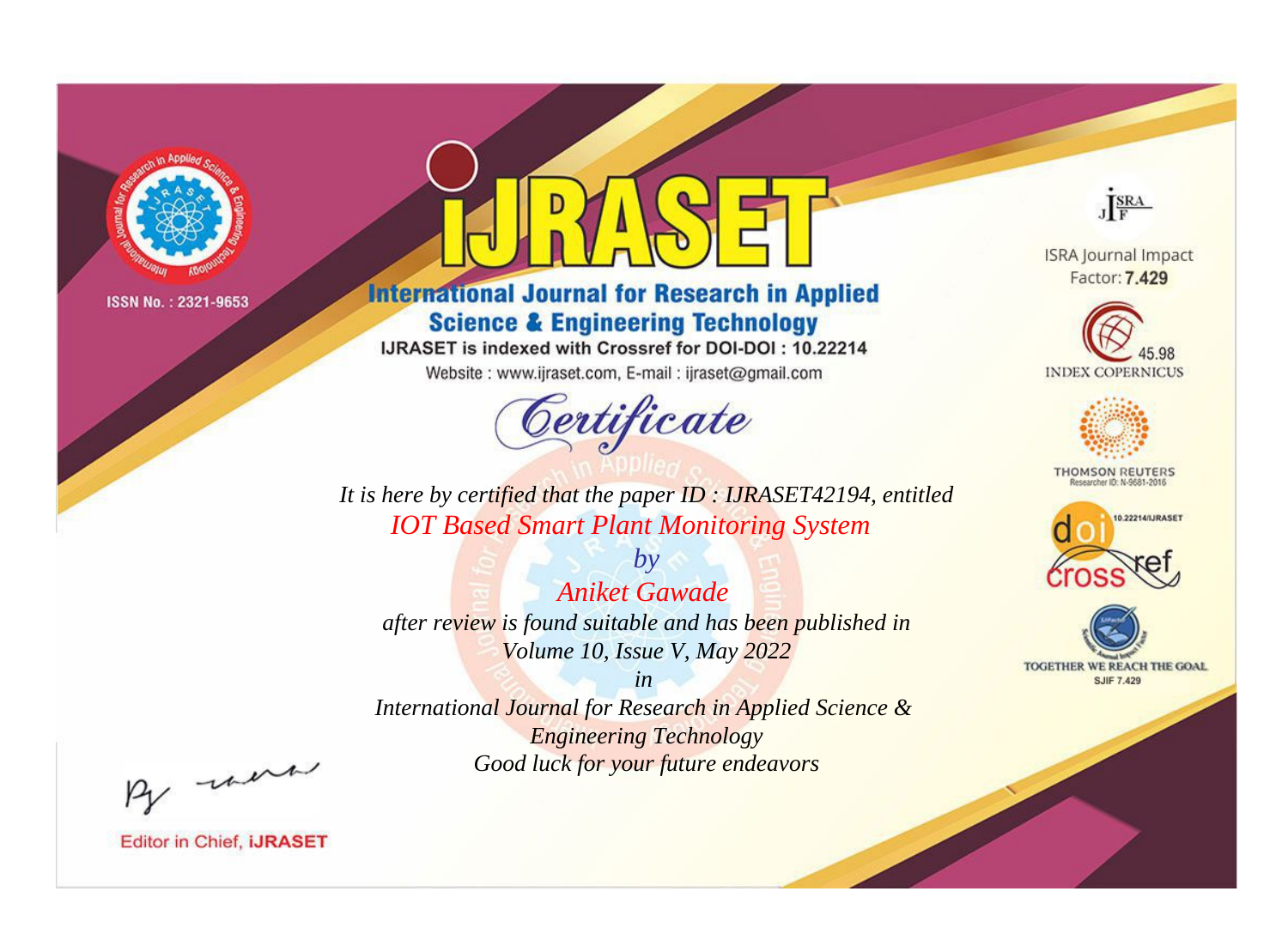

# **International Journal for Research in Applied Science & Engineering Technology**

IJRASET is indexed with Crossref for DOI-DOI: 10.22214

Website: www.ijraset.com, E-mail: ijraset@gmail.com



JERA

**ISRA Journal Impact** Factor: 7.429





**THOMSON REUTERS** 



TOGETHER WE REACH THE GOAL **SJIF 7.429** 

*It is here by certified that the paper ID : IJRASET42194, entitled IOT Based Smart Plant Monitoring System*

*Sagar Soni after review is found suitable and has been published in Volume 10, Issue V, May 2022*

*by*

*in* 

*International Journal for Research in Applied Science & Engineering Technology Good luck for your future endeavors*

By morn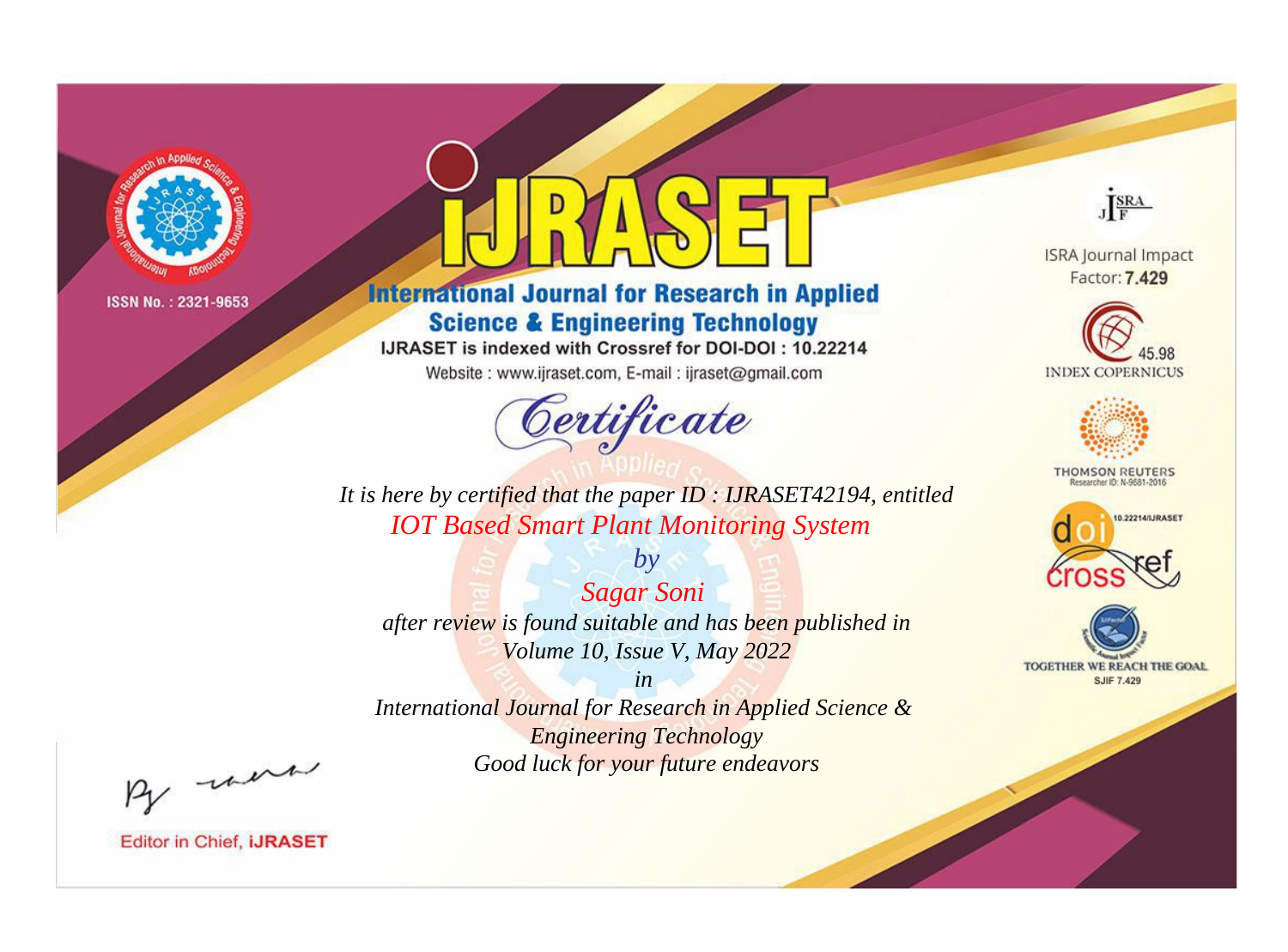

# **International Journal for Research in Applied Science & Engineering Technology**

IJRASET is indexed with Crossref for DOI-DOI: 10.22214

Website: www.ijraset.com, E-mail: ijraset@gmail.com



JERA

**ISRA Journal Impact** Factor: 7.429





**THOMSON REUTERS** 



TOGETHER WE REACH THE GOAL **SJIF 7.429** 

*It is here by certified that the paper ID : IJRASET42194, entitled IOT Based Smart Plant Monitoring System*

*by Sanotsh Sutar after review is found suitable and has been published in Volume 10, Issue V, May 2022*

*in* 

*International Journal for Research in Applied Science & Engineering Technology Good luck for your future endeavors*

By morn